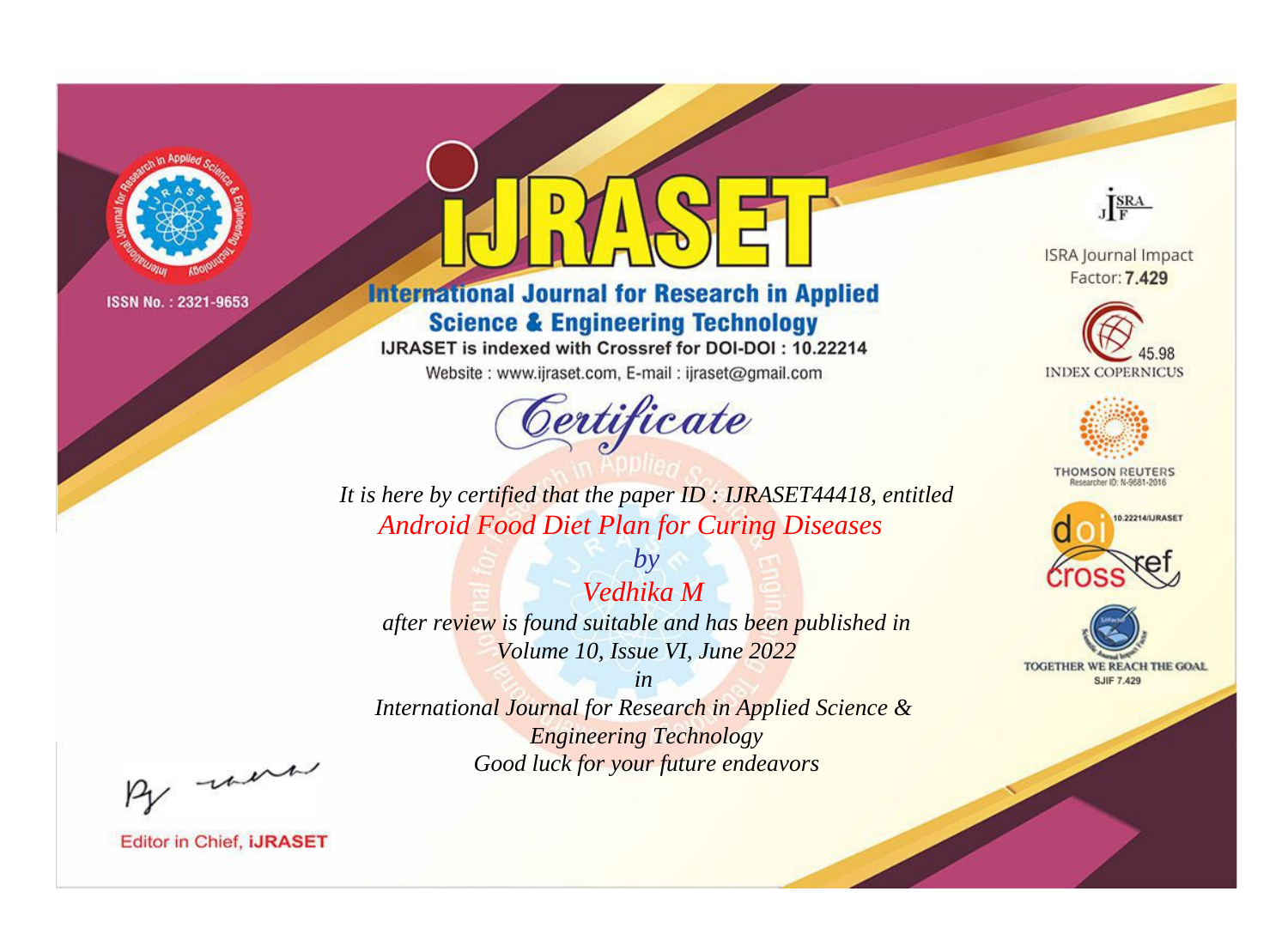

# **International Journal for Research in Applied Science & Engineering Technology**

IJRASET is indexed with Crossref for DOI-DOI: 10.22214

Website: www.ijraset.com, E-mail: ijraset@gmail.com



JERA

**ISRA Journal Impact** Factor: 7.429





**THOMSON REUTERS** 



TOGETHER WE REACH THE GOAL **SJIF 7.429** 

*It is here by certified that the paper ID : IJRASET44418, entitled Android Food Diet Plan for Curing Diseases*

*Taskeen Salma after review is found suitable and has been published in Volume 10, Issue VI, June 2022*

*by*

*in* 

*International Journal for Research in Applied Science & Engineering Technology Good luck for your future endeavors*

By morn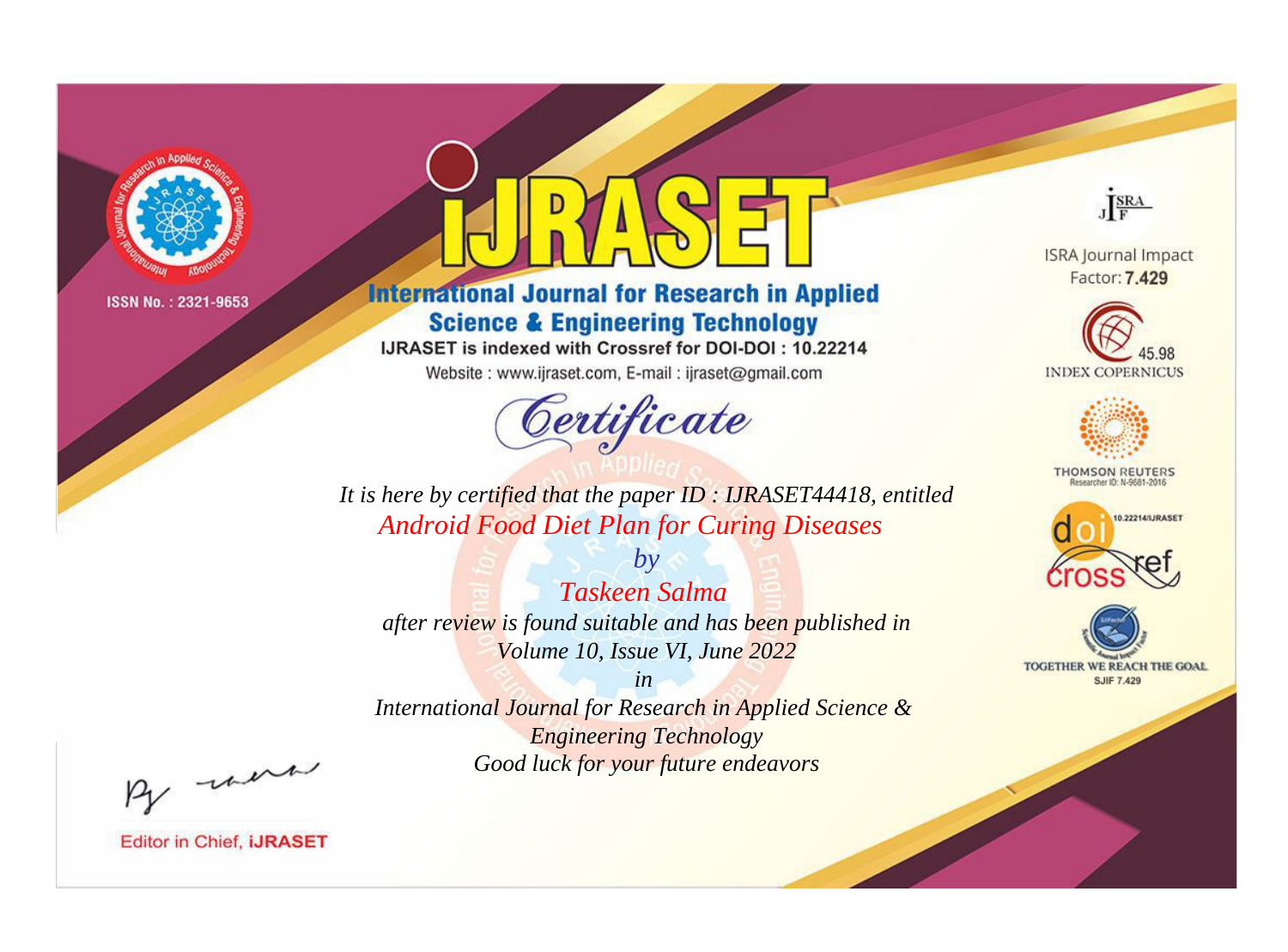

# **International Journal for Research in Applied Science & Engineering Technology**

IJRASET is indexed with Crossref for DOI-DOI: 10.22214

Website: www.ijraset.com, E-mail: ijraset@gmail.com



JERA

**ISRA Journal Impact** Factor: 7.429





**THOMSON REUTERS** 



TOGETHER WE REACH THE GOAL **SJIF 7.429** 

*It is here by certified that the paper ID : IJRASET44418, entitled Android Food Diet Plan for Curing Diseases*

*by Thammineni Mounika after review is found suitable and has been published in Volume 10, Issue VI, June 2022*

*in* 

*International Journal for Research in Applied Science & Engineering Technology Good luck for your future endeavors*

By morn